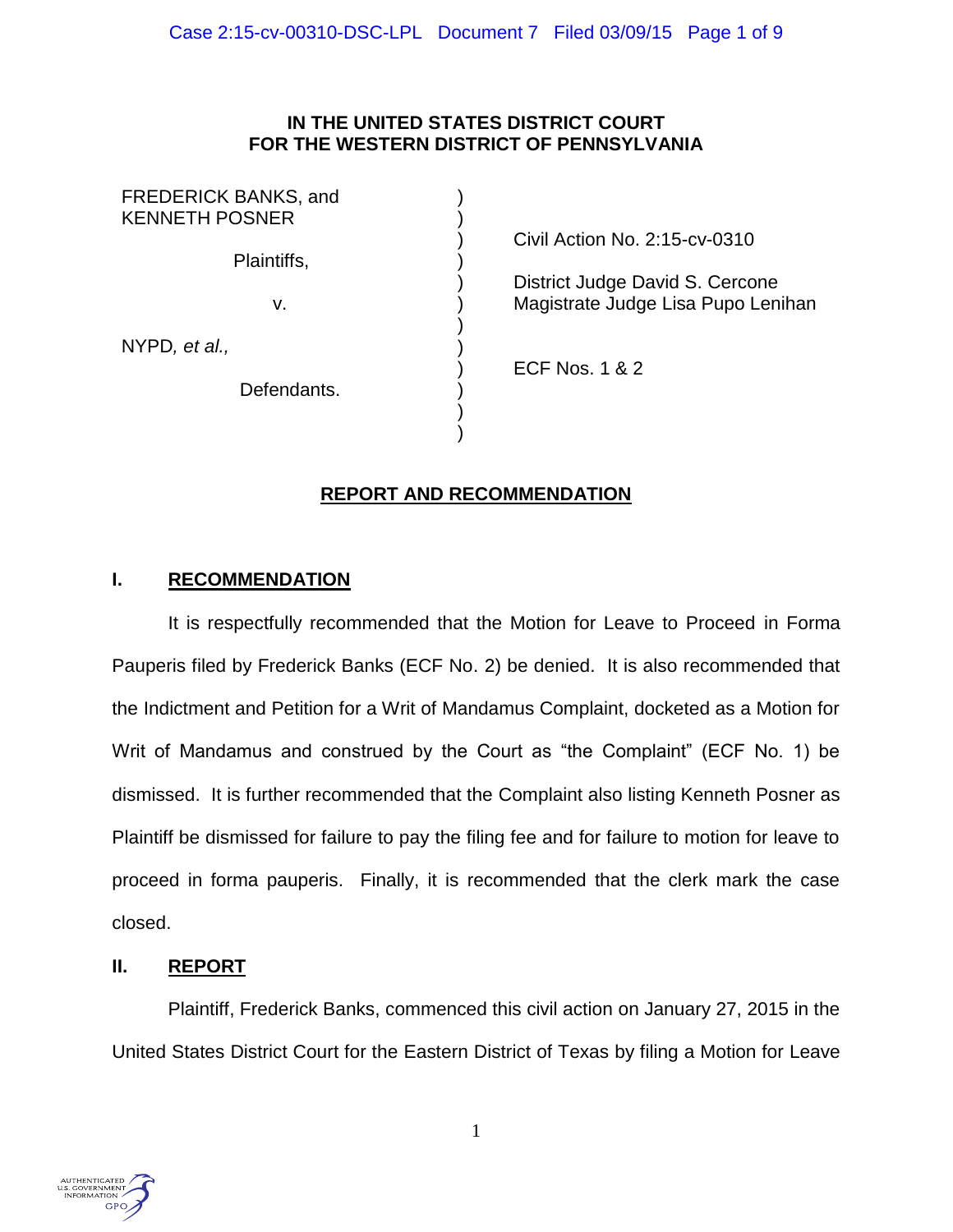#### Case 2:15-cv-00310-DSC-LPL Document 7 Filed 03/09/15 Page 2 of 9

to Proceed in Forma Pauperis (ECF No. 2) on Form AO 240 (Rev. 7/10), "Application to Proceed in District Court Without Prepaying Fees or Costs." On the same day, Mr. Banks also submitted for filing an Indictment and Petition for a Writ of Mandamus Complaint, docketed as a Motion for Writ of Mandamus, and construed by the Court as "the Complaint" (ECF No. 1). Although Kenneth Posner is also listed as a Plaintiff, he failed to pay the filing fee or motion for leave to proceed in forma pauperis, which if granted, would have waived the filing fee.<sup>1</sup>

Pursuant to 28 U.S.C. § 1915(a), Plaintiff Banks has requested leave to proceed in forma pauperis*.* Thus, his allegations must be reviewed in accordance with the directives provided in 28 U.S.C. § 1915(e). Section 1915(e)(2), as amended, requires the federal courts to review complaints filed by persons who are proceeding in forma pauperis and to dismiss, at any time, any action that is frivolous or malicious, fails to state a claim on which relief may be granted, or seeks monetary relief against a defendant who is immune from such relief. 28 U.S.C. § 1915(e)(2)(B). "[A] complaint…is frivolous where it lacks an arguable basis either in law or in fact." *Neitzke v. Williams*, 490 U.S. 319, 325 (1989); *Hawkins v. Coleman Hall*, *C.C.F*., No. 11-3467, 2011 WL 5970977, at \*2 (3d Cir. Nov. 30, 2011) ("An appeal is frivolous when it lacks an arguable basis either in law or fact.") (citing *Neitzke,* 490 U.S. at 325). Thus, pursuant to § 1915(e)(2)(B), courts are "authorized to dismiss a claim as frivolous where 'it is based on an indisputable meritless legal theory or where the factual contentions are clearly baseless.'" *O'Neal v. Remus*, No. 09-14661, 2010 WL 1463011, at \*1 (E.D.

 $\overline{a}$ 

 $1$  The docket sheet reflects that on March 2, 2015, mail sent to Plaintiff Banks at his address of record was returned as undeliverable. (ECF No. 5.) Plaintiff Banks has not notified the Court, as is his duty, of his new address.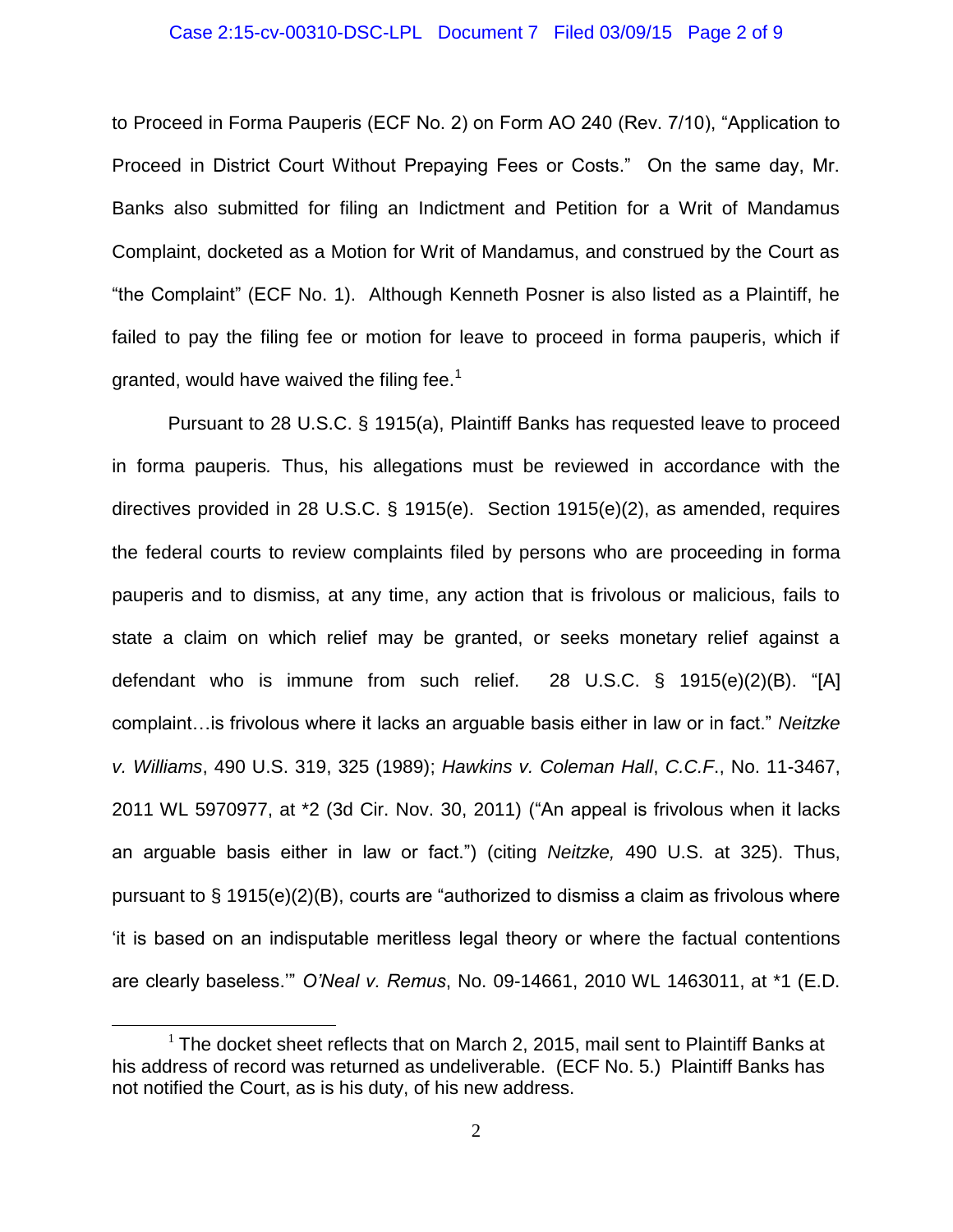#### Case 2:15-cv-00310-DSC-LPL Document 7 Filed 03/09/15 Page 3 of 9

Mich. Mar. 17, 2010) (quoting *Price v. Heyrman*, No. 06-C-632, 2007 WL 188971, at \*1 (E.D. Wis. Jan. 22, 2007) (citing *Neitzke*, 490 U.S. at 327)).

Dismissal of the complaint as malicious under  $\S$  1915(e)(2)(B)(i) is warranted where after examining the litigant's subjective motivation for filing the lawsuit, the court determines that the action is an attempt to vex, injure or harass the defendant. *Daley v. U.S. Attorneys Office*, 538 F. App'x 142, 143-44 (3d Cir. 2013) (citing *Deutsch v. United States*, 67 F.3d 1080, 1086 (3d Cir. 1995)). Some courts have recognized more objective instances of malicious claims, for example, where the complaint "duplicates allegations of another [ ] federal lawsuit by the same plaintiff." *Daley v. U.S. Dist. Court Dist. of Del*., 629 F. Supp.2d 357, 359-60 (D. Del. 2009) (citations and internal quotation marks omitted), *aff'd,* 383 F. App'x 178 (3d Cir. 2010), or where the complaint "is plainly abusive of the judicial process," *Abdul-Akbar v. Dep't of Corr.,* 910 F. Supp. 986, 999 (D. Del. 1995) (citations omitted), *aff'd*, 111 F.3d 125 (3d Cir. 1997).

Plaintiffs have named almost 80 Defendants in the attached complaint. Plaintiffs are attempting to bring a charge and indictment against the New York Police Department ("NYPD") and New York Police Officer Daniel Panteleo for the murder and manslaughter of Eric Garner. Compl., Count 1, ECF No. 1 at 2. Plaintiffs also seek to charge and indict Police Officer Darren Wilson formerly with the Ferguson, Missouri Police Department for the murder of Michael Brown. Compl., Count 2, ECF No. 1 at 2. Plaintiffs lack authority and standing to bring these charges and Plaintiffs' attempt to do so is both frivolous and malicious.

Mr. Banks also sets forth a claim for "Discrimination against Constitutional Rights" against Defendants Kyle Kohlbacker, Earl Kohlbacker, Garret Gaetano, and

3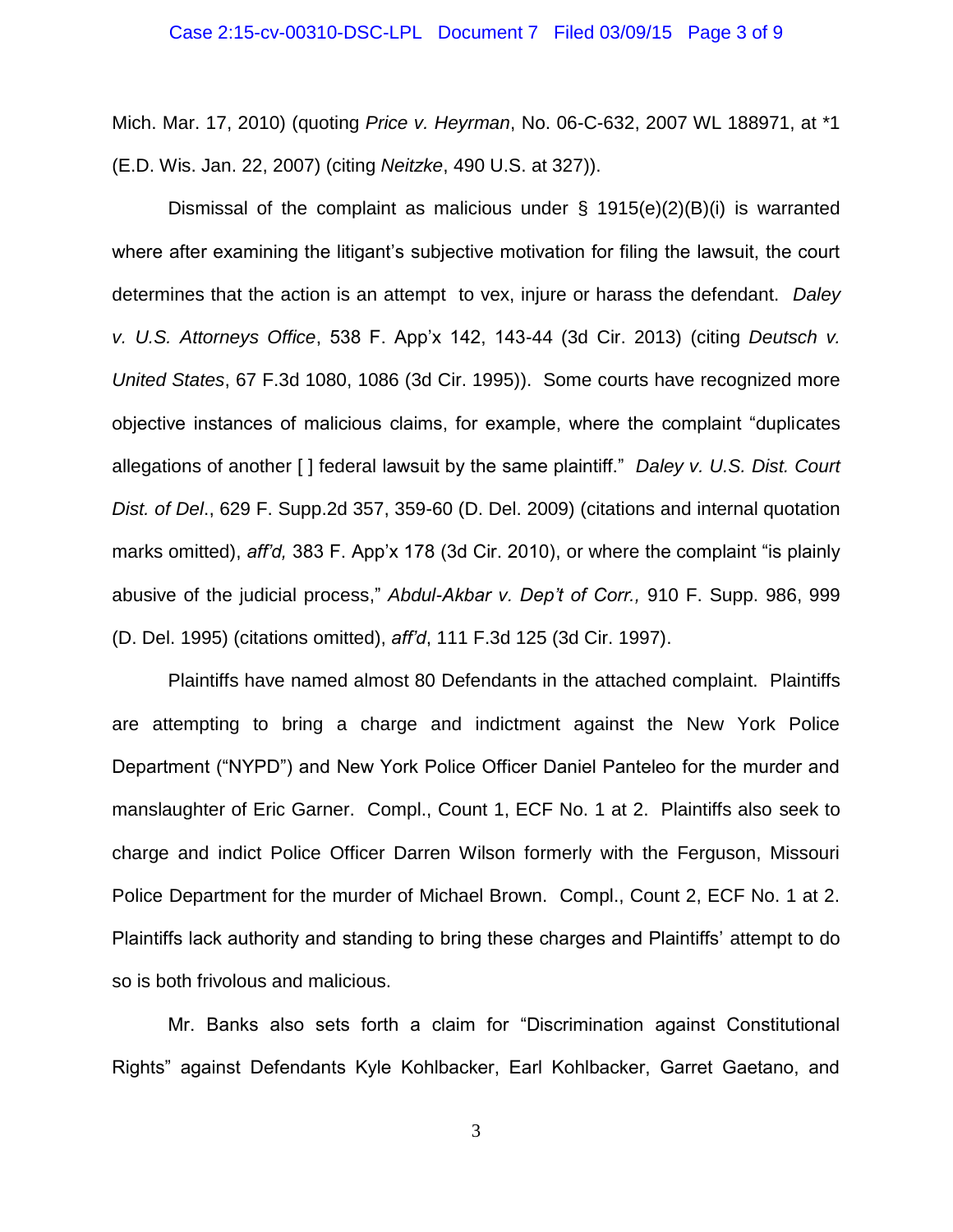#### Case 2:15-cv-00310-DSC-LPL Document 7 Filed 03/09/15 Page 4 of 9

Renewal, Inc., based on his status as an American Indian, with regard to the practice of his Wicca religion and the scheduling of outside employment hours, in violation of the Equal Protection Clause of the Fifth and Fourteenth Amendments and 18 U.S.C. § 242. Mr. Banks further alleges that these Defendants conspired to keep him confined at the Renewal Center contrary to the provisions outlined in 18 U.S.C. §§ 241-242. Compl., Count 3, ECF No. 1 at 2. Similarly in Count 5, Mr. Banks sets forth additional allegations of a conspiracy to violate his constitutional rights under the Eighth Amendment, First Amendment Free Exercise and Establishment clauses, and 18 U.S.C. §§ 241-242 involving Earl and Kyle Kohlbacker, Shariff Rasheed and Doug Williams, at Renewal Inc. In addition, Mr. Banks asserts that Defendants Jessica Albert and Charmaigne Odon conspired to keep him confined in a halfway house and to require him to apply for funds through two Christian organizations before they would consider or submit him for Second Chance Act funds "because of his status as a Wiccan, Warlock and Witch and practioner [sic] of pagan Witchcraft." Compl., Count 5, ECF No. 1 at  $4<sup>2</sup>$ 

The motion for IFP is defective in two respects. First, it does not attach service copies for each defendant named in the complaint or the required Marshal's 285 form completed for each defendant. More importantly, Mr. Banks has not attached a statement making the required certifications as ordered by Judge Nora Barry Fischer in

 $\overline{a}$ 

 $2$  It should also be noted that among the almost 80 Defendants, Plaintiffs have named the deceased United States Supreme Court Justice Learned Hand, President of the United States Barack Obama, Hillary Rodham Clinton, and the United States District Judges for the Western District of Pennsylvania who were assigned to previous cases filed by one or both Plaintiffs-- the Honorable Joy Flowers Conti and the Honorable Nora Barry Fischer.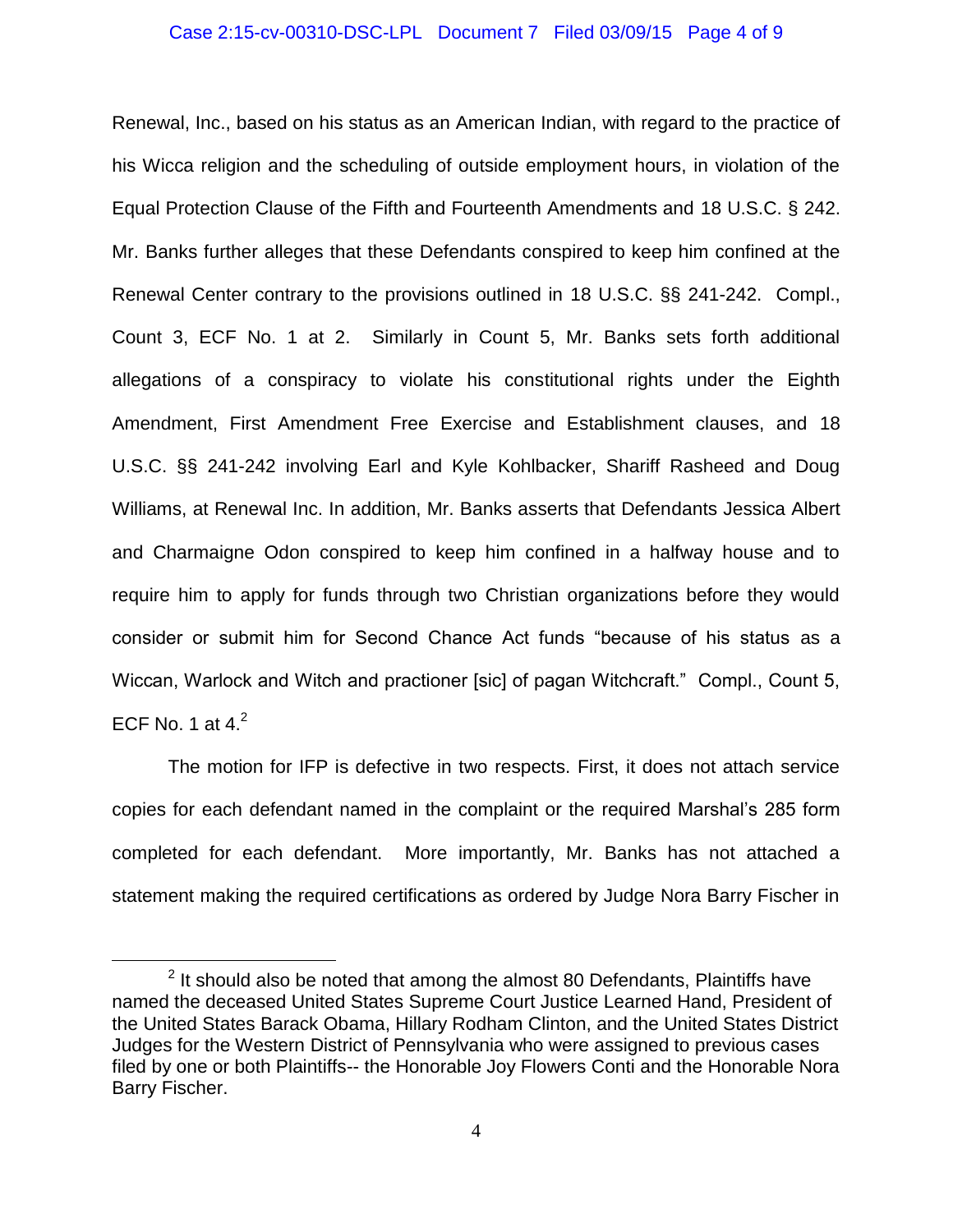her Memorandum Order dated November 6, 2013 (ECF No. 10) in Case No. 2:13-cv-

1198, in which she denied Plaintiff's motion for leave to proceed in forma pauperis and

also entered the following order:

 $\overline{a}$ 

**IT IS FURTHER ORDERED** that as to all future civil actions filed by Mr. Banks in which he requests leave to proceed IFP (except petitions for writ of habeas corpus), in addition to the other requirements for requesting *in forma pauperis* status, Plaintiff is required to attach to his motion for leave to proceed *in forma pauperis* a statement certifying: (1) that the claims he wishes to present are new claims never before raised and disposed of on the merits by any federal court, (2) that he believes the facts alleged in his complaint to be true, and (3) that he knows of no reason to believe his claims are foreclosed by controlling law. If Plaintiff fails to attach this certification, such failure will result in denial of the motion for leave to proceed *in forma pauperis.* If it should be determined that a false certification has been made, Plaintiff may be held in contempt of court and the Court may impose appropriate sanctions and/or punishment, after notice and an opportunity to be heard on the matter.

*Banks v. Unknown Named Number of U.S. Postal Inspectors,* Case No. 2:13-cv-1198,

Mem. Order, ECF No. 10 (W.D. Pa. Nov. 6, 2013). Accordingly, because Mr. Banks

has failed to attach the required certification to his IFP motion, the Court recommends

that his motion for leave to proceed in forma pauperis be denied and the case closed.

Should Mr. Banks wish to proceed with this case, he must file a motion to reopen the

case and submit either the required certification statement or the \$400 filing fee. $3$ 

The Court further recommends that the Complaint also filed by Plaintiff Kenneth Posner be dismissed. It is clear to the Court that Mr. Posner was added to the

 $3$  If Mr. Banks decides to proceed by either submitting the required certification statement or paying the \$400 filing fee, he is strongly urged to attach a revised complaint that takes into consideration the infirmities noted above with the complaint attached to his IFP motion.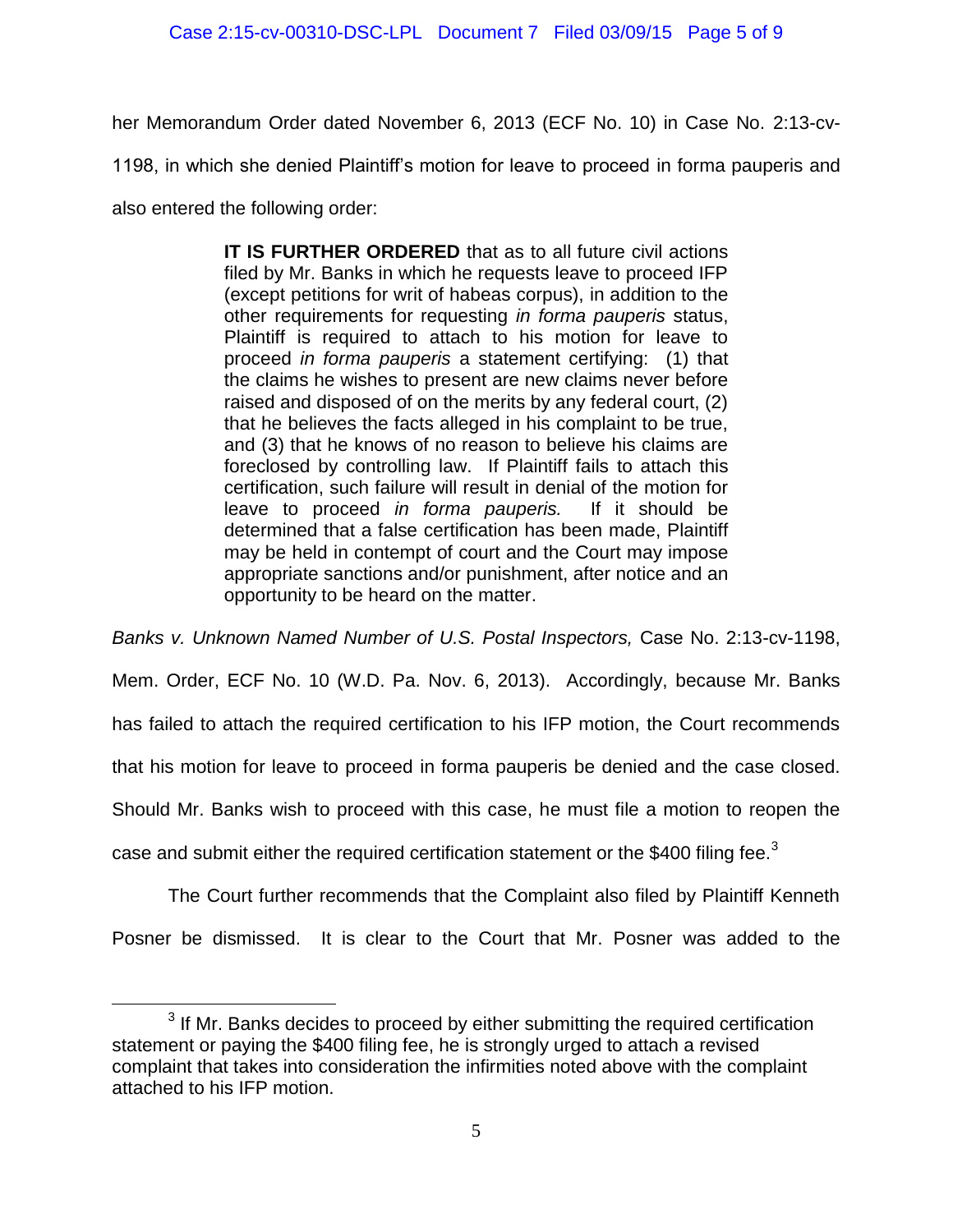#### Case 2:15-cv-00310-DSC-LPL Document 7 Filed 03/09/15 Page 6 of 9

complaint in an attempt to preclude denial of the IFP motion based on Judge Fischer's November 6, 2013 order. The gravamen of Plaintiffs' complaint is an alleged conspiracy to violate Mr. Banks' constitutional rights under the First, Fifth, Eighth, and Fourteenth Amendments, while he was assigned to Renewal, Inc., a halfway house located in Pittsburgh, PA. The only mention of Mr. Posner in the complaint is found in Count 4, wherein Plaintiffs allege that on or about October 23, 2013, Judge Joy Flowers Conti, Judge Nora Barry Fischer, and ten individuals who sit on the Foreign Intelligence Surveillance Court:

> conspired to keep Banks and **Posner** in a state of perpetual frenzy and discontent by holding them hostage with a bogus FISA Warrant that they unlawfully approved in the District of Columbia at the Foreign Intelligence Surveillance Court and as a result of the Warrant the CIA Office of Science and Technology put them under surveillance using SIGINT ("Signals Intelligence") which produced the Microwave Auditory Effect in their daily lives 24 hours a day 7 days a week.[ ] The U.S. Probation department conspired along with these Defendants to cause and keep Frederick Banks confined at N.E.O.C.C. in Ohio and Renewal Center in Pittsburgh intentionally and knowingly in violation of the Eighth Amendment because at all times material these judges and parties knew or had reason to know of the Foreign Intelligence Surveillance Act Warrants on both Banks and **Posner**. **Posner** was medically tested said test is attached hereto as exhibit A and as a result of that test he has actual evidence that his is being targeted by the Defendants and Surveilled in an unlawful CIA Surveillance campaign. The FISA Warrant was unlawfully approved at the request of the Federal Bureau of Investigation by the Foreign Intelligence Surveillance Court resulting in electronic harassment and Signals Intelligence domestic surveillance by the CIA Office of Science and Technology (Domestic Intelligence on U.S. Citizens by the CIA was outlawed by Congress in the 1970's. See Exhibit B.) (the general public calls FISA Warrants and SIGINT "voice to skull", "v2k", "remote neural monitoring" , "gang stalking" and "the frey effect or the microwave auditory effect" see Wikipedia.com .)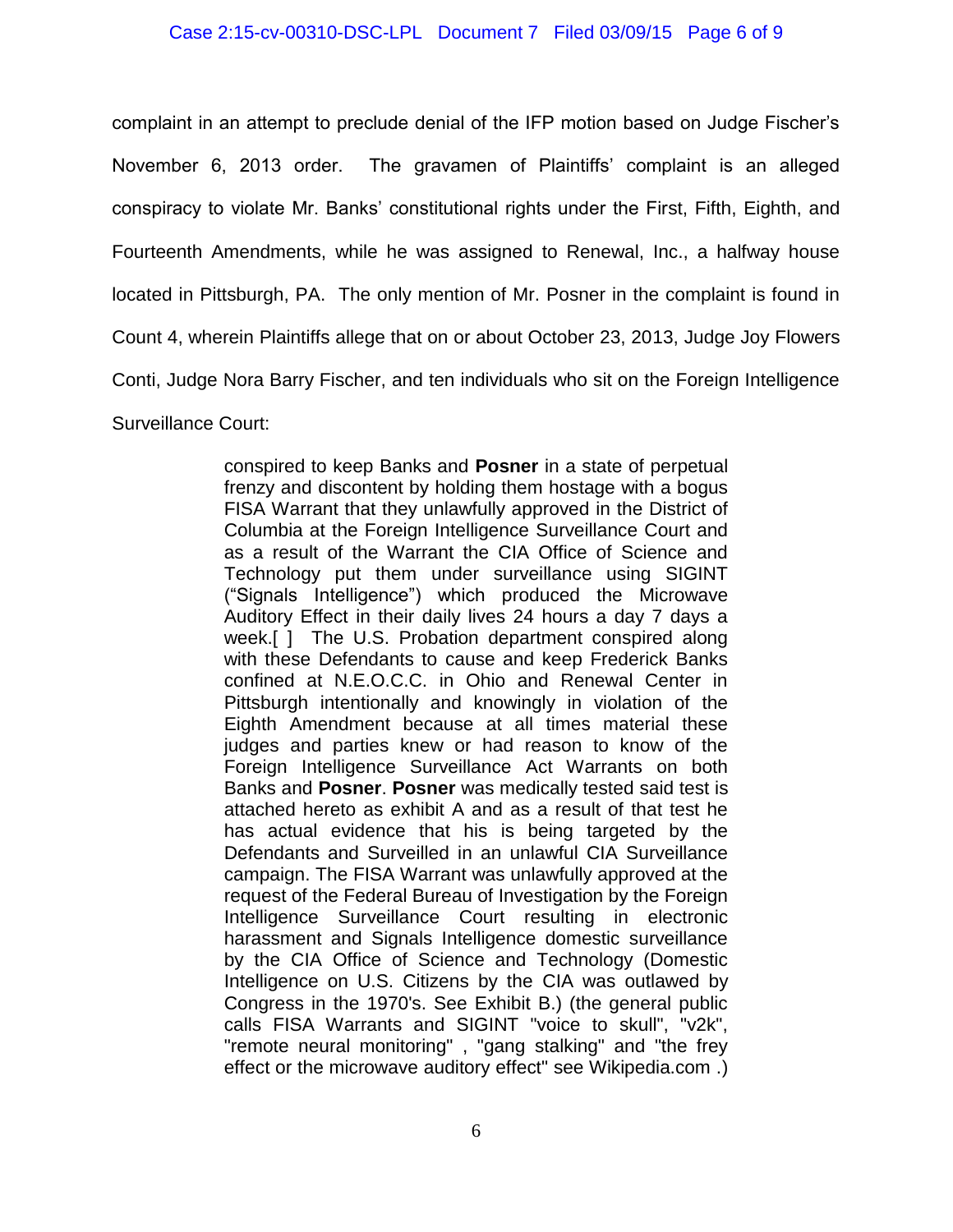because of multiple civil lawsuits that Frederick Banks filed against the United States and agencies in violation of 18 USC 241.

Compl., Count 4, ECF No. 1 at 2-3 (emphasis added). These incredible allegations are similar to those asserted by Mr. Banks in his complaint in Case No. 2:13-cv-1198 (and in other civil actions filed by Banks), which resulted in Judge Fischer issuing the November 6, 2013 order. $4$  The only difference in the present action is that Mr. Banks refers to the results of a medical test conducted on Posner in an attempt to lend credibility to his allegations in Count 4 that "he has actual evidence that his [sic] is being targeted by the Defendants and Surveilled in an unlawful CIA Surveillance campaign." The allegations do not, however, provide any basis for Mr. Posner to join in this lawsuit.

As such, the Court finds Mr. Posner is nothing but a straw party<sup>5</sup> used by Mr. Banks to circumvent Judge Fischer's November 6, 2013 Order. Should Mr. Posner feel he has a non-frivolous claim that he wishes to pursue on his own, he may file a separate civil action and motion for leave to proceed in forma pauperis, along with his complaint setting forth *his* claims with sufficient facts to show entitlement to the relief *he* is requesting. Accordingly, the Court recommends that the Complaint also listing Kenneth Posner as Plaintiff be dismissed for failure to pay the filing fee and for failure to motion for leave to proceed in forma pauperis.

 $\overline{a}$ 

<sup>4</sup> In fact, the above captioned case is **identical** to the action filed **on the same day** in the United States District Court for the Middle District of Georgia and transferred to the United States District Court for the Western District of Pennsylvania at 2:15-cv-239.

 $5$  A "straw man" or "straw party" is defined as "[a] fictitious person, esp. one that is weak or flawed. . . . A third party used in some transactions as a temporary transferee to allow the principal parties to accomplish something that is otherwise impermissible." BLACK'S LAW DICTIONARY (9th ed. 2009).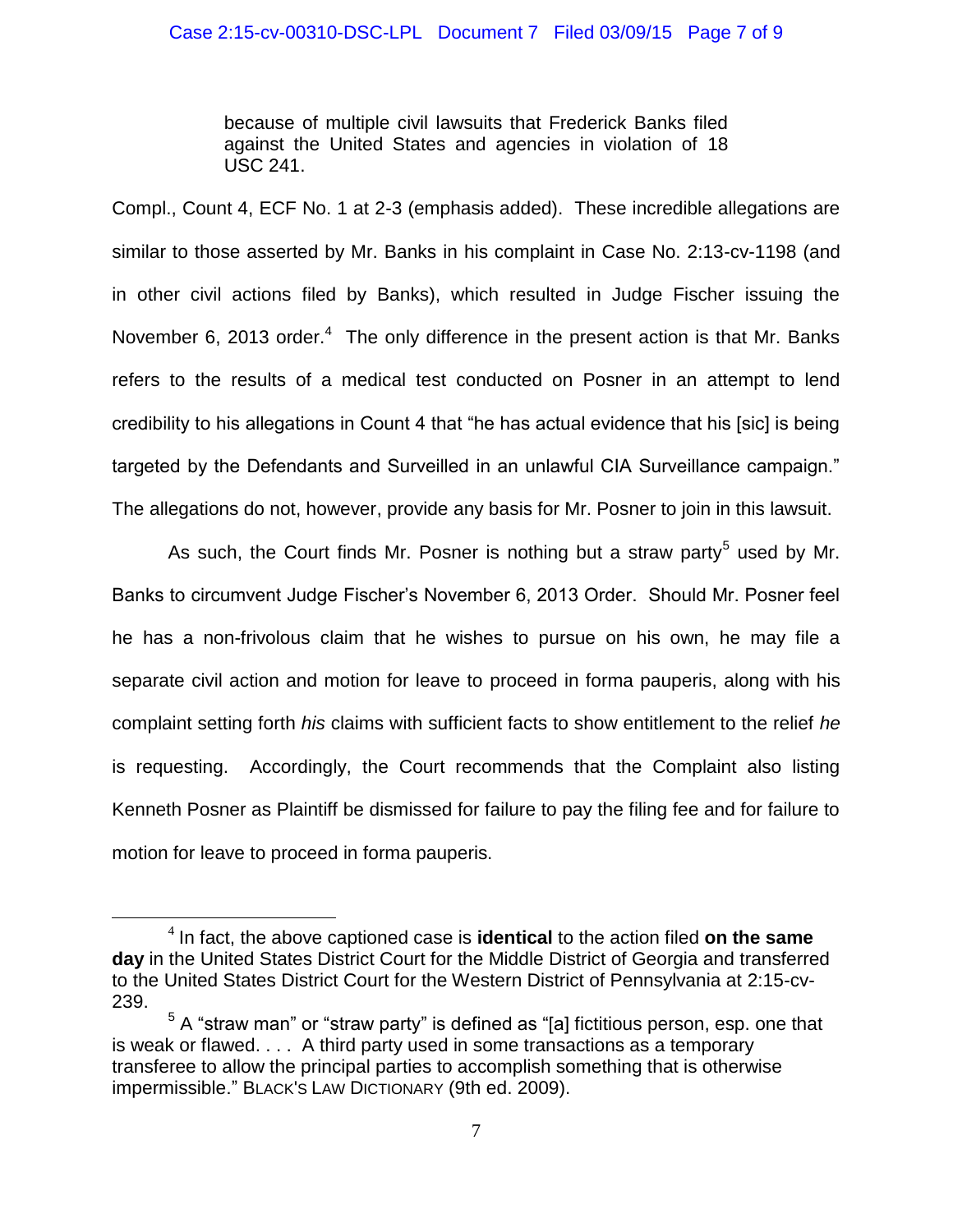### **III. CONCLUSION**

It is respectfully recommended that the Motion for Leave to Proceed in Forma Pauperis filed by Frederick Banks (ECF No. 2) be denied. It is also recommended that the Indictment and Petition for a Writ of Mandamus Complaint, docketed as a Motion for Writ of Mandamus and construed by the Court as "the Complaint" (ECF No. 1) be dismissed. It is further recommended that the Complaint also listing Kenneth Posner as Plaintiff be dismissed for failure to pay the filing fee and for failure to motion for leave to proceed in forma pauperis. Finally, it is recommended that the clerk mark the case closed.

In accordance with the Magistrate Judges Act, 28 U.S.C. § 636(b)(1)(B) and (C), and rule 72.D.2 of the Local Rules of Court, the parties are allowed fourteen (14) days from the date of service of a copy of this Report and Recommendation to file objections. Any party opposing the objections shall have fourteen (14) days from the date of service of objections to respond thereto. Failure to file timely objections will constitute a waiver of any appellate rights.

Dated: March 9, 2015 BY THE COURT:

s/Lisa Pupo Lenihan LISA PUPO LENIHAN U. S. Magistrate Judge